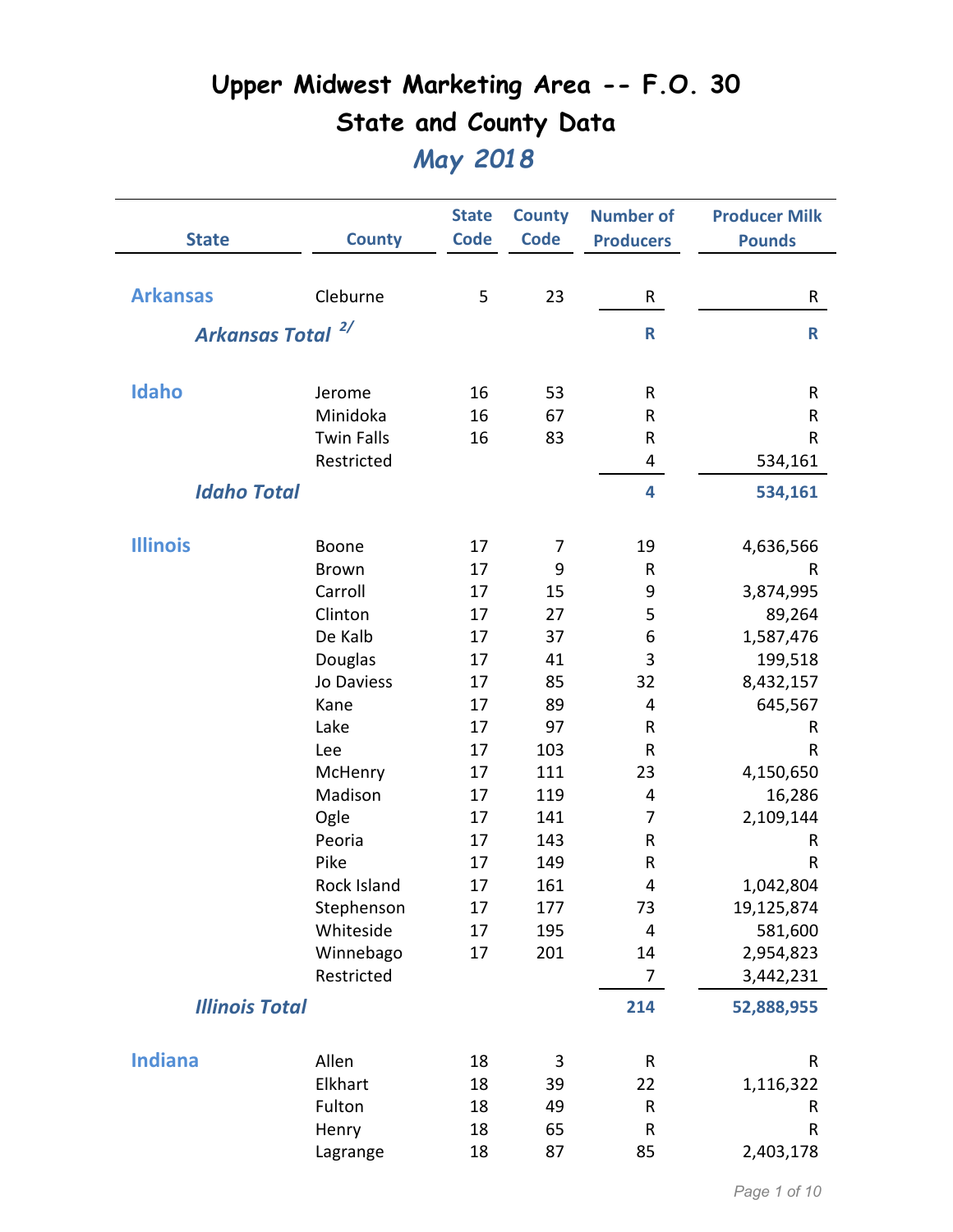| <b>State</b>         | <b>County</b>   | <b>State</b><br><b>Code</b> | <b>County</b><br><b>Code</b> | <b>Number of</b><br><b>Producers</b> | <b>Producer Milk</b><br><b>Pounds</b> |
|----------------------|-----------------|-----------------------------|------------------------------|--------------------------------------|---------------------------------------|
| Indiana (continued)  |                 |                             |                              |                                      |                                       |
|                      | Marshall        | 18                          | 99                           | 7                                    | 256,356                               |
|                      | Noble           | 18                          | 113                          | 6                                    | 147,168                               |
|                      | Restricted      |                             |                              | 4                                    | 120,785                               |
| <b>Indiana Total</b> |                 |                             |                              | 124                                  | 4,043,809                             |
| lowa                 | Allamakee       | 19                          | 5                            | 21                                   | 9,332,801                             |
|                      | Benton          | 19                          | 11                           | $\sf R$                              | R                                     |
|                      | <b>Bremer</b>   | 19                          | 17                           | 4                                    | 318,738                               |
|                      | <b>Buchanan</b> | 19                          | 19                           | 15                                   | 700,460                               |
|                      | <b>Butler</b>   | 19                          | 23                           | R                                    | R                                     |
|                      | Cerro Gordo     | 19                          | 33                           | R                                    | ${\sf R}$                             |
|                      | Cherokee        | 19                          | 35                           | $\mathsf R$                          | $\sf R$                               |
|                      | Chickasaw       | 19                          | 37                           | 11                                   | 2,649,951                             |
|                      | Clay            | 19                          | 41                           | $\mathsf{R}$                         | R                                     |
|                      | Clayton         | 19                          | 43                           | 18                                   | 2,763,863                             |
|                      | Davis           | 19                          | 51                           | 15                                   | 744,864                               |
|                      | Decatur         | 19                          | 53                           | $\sf R$                              | R                                     |
|                      | Delaware        | 19                          | 55                           | 6                                    | 424,075                               |
|                      | Dubuque         | 19                          | 61                           | 12                                   | 2,462,278                             |
|                      | Fayette         | 19                          | 65                           | 11                                   | 2,356,690                             |
|                      | Floyd           | 19                          | 67                           | 7                                    | 1,372,675                             |
|                      | Hancock         | 19                          | 81                           | R                                    | R                                     |
|                      | Henry           | 19                          | 87                           | R                                    | R                                     |
|                      | Howard          | 19                          | 89                           | 26                                   | 5,630,437                             |
|                      | Ida             | 19                          | 93                           | $\mathsf{R}$                         | R                                     |
|                      | Jackson         | 19                          | 97                           | $\sf R$                              | ${\sf R}$                             |
|                      | Johnson         | 19                          | 103                          | 16                                   | 759,419                               |
|                      | Jones           | 19                          | 105                          | R                                    | R                                     |
|                      | Keokuk          | 19                          | 107                          | R                                    | ${\sf R}$                             |
|                      | Kossuth         | 19                          | 109                          | ${\sf R}$                            | R                                     |
|                      | Linn            | 19                          | 113                          | ${\sf R}$                            | R                                     |
|                      | Lucas           | 19                          | 117                          | ${\sf R}$                            | R                                     |
|                      | Lyon            | 19                          | 119                          | ${\sf R}$                            | R                                     |
|                      | Marion          | 19                          | 125                          | ${\sf R}$                            | ${\sf R}$                             |
|                      | Mitchell        | 19                          | 131                          | 10                                   | 1,348,877                             |
|                      | O'Brien         | 19                          | 141                          | 3                                    | 5,390,788                             |
|                      | Osceola         | 19                          | 143                          | ${\sf R}$                            | R                                     |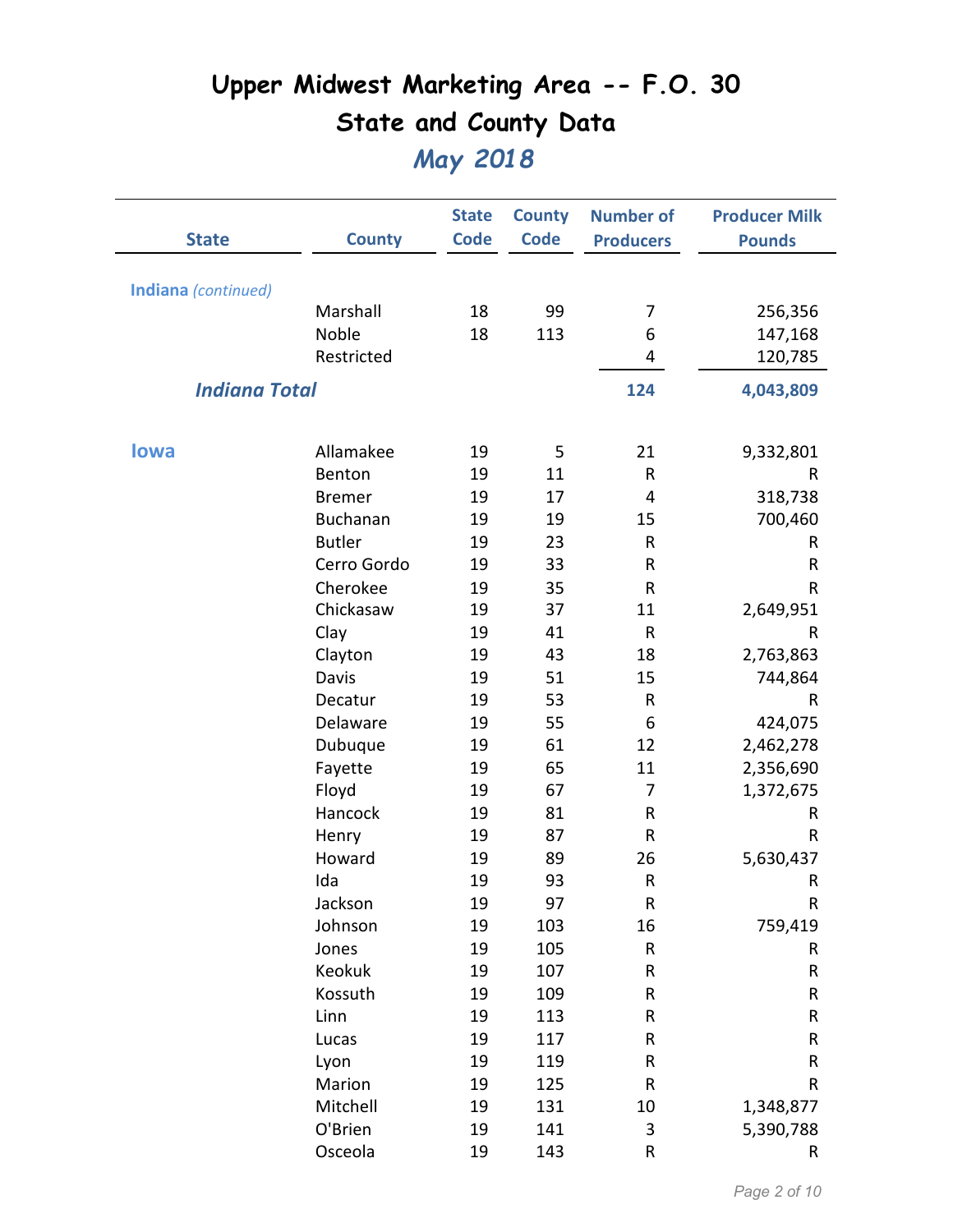|                         |               | <b>State</b> | <b>County</b> | <b>Number of</b> | <b>Producer Milk</b> |
|-------------------------|---------------|--------------|---------------|------------------|----------------------|
| <b>State</b>            | <b>County</b> | <b>Code</b>  | <b>Code</b>   | <b>Producers</b> | <b>Pounds</b>        |
|                         |               |              |               |                  |                      |
| <b>lowa</b> (continued) | Plymouth      | 19           | 149           | R                | R                    |
|                         | Pocahontas    | 19           | 151           | R                | ${\sf R}$            |
|                         | Scott         | 19           | 163           | R                | ${\sf R}$            |
|                         | Sioux         | 19           | 167           | 6                | 18,211,519           |
|                         | Van Buren     | 19           | 177           | 3                | 283,073              |
|                         | Warren        | 19           | 181           | 3                | 180,865              |
|                         | Washington    | 19           | 183           | 25               | 932,377              |
|                         | Wayne         | 19           | 185           | 10               | 440,404              |
|                         | Winnebago     | 19           | 189           | ${\sf R}$        | R                    |
|                         | Winneshiek    | 19           | 191           | 41               | 12,077,850           |
|                         | Woodbury      | 19           | 193           | R                | R                    |
|                         | Worth         | 19           | 195           | R                | R                    |
|                         | Restricted    |              |               | 31               | 47,135,157           |
| <b>Iowa Total</b>       |               |              |               | 294              | 115,517,161          |
|                         |               |              |               |                  |                      |
| <b>Michigan</b>         | Alcona        | 26           | $\mathbf{1}$  | R                | R                    |
|                         | Alpena        | 26           | 7             | 5                | 134,254              |
|                         | Cass          | 26           | 27            | R                | R                    |
|                         | Clare         | 26           | 35            | 6                | 338,551              |
|                         | Clinton       | 26           | 37            | R                | R                    |
|                         | Eaton         | 26           | 45            | 4                | 118,116              |
|                         | Gratiot       | 26           | 57            | R                | R                    |
|                         | Ionia         | 26           | 67            | R                | R                    |
|                         | Isabella      | 26           | 73            | 17               | 2,216,308            |
|                         | Mecosta       | 26           | 107           | ${\sf R}$        | R                    |
|                         | Menominee     | 26           | 109           | 17               | 7,112,041            |
|                         | Montcalm      | 26           | 117           | R                | R                    |
|                         | Montmorency   | 26           | 119           | R                | $\sf R$              |
|                         | Muskegon      | 26           | 121           | 6                | 257,486              |
|                         | Newaygo       | 26           | 123           | 5                | 184,443              |
|                         | Osceola       | 26           | 133           | R                | R                    |
|                         | Oscoda        | 26           | 135           | 3                | 93,948               |
|                         | Sanilac       | 26           | 151           | 9                | 203,535              |
|                         | Tuscola       | 26           | 157           | 4                | 57,465               |
|                         | Wexford       | 26           | 165           | R                | R                    |
|                         | Restricted    |              |               | 13               | 667,351              |
| <b>Michigan Total</b>   |               |              |               | 89               | 11,383,498           |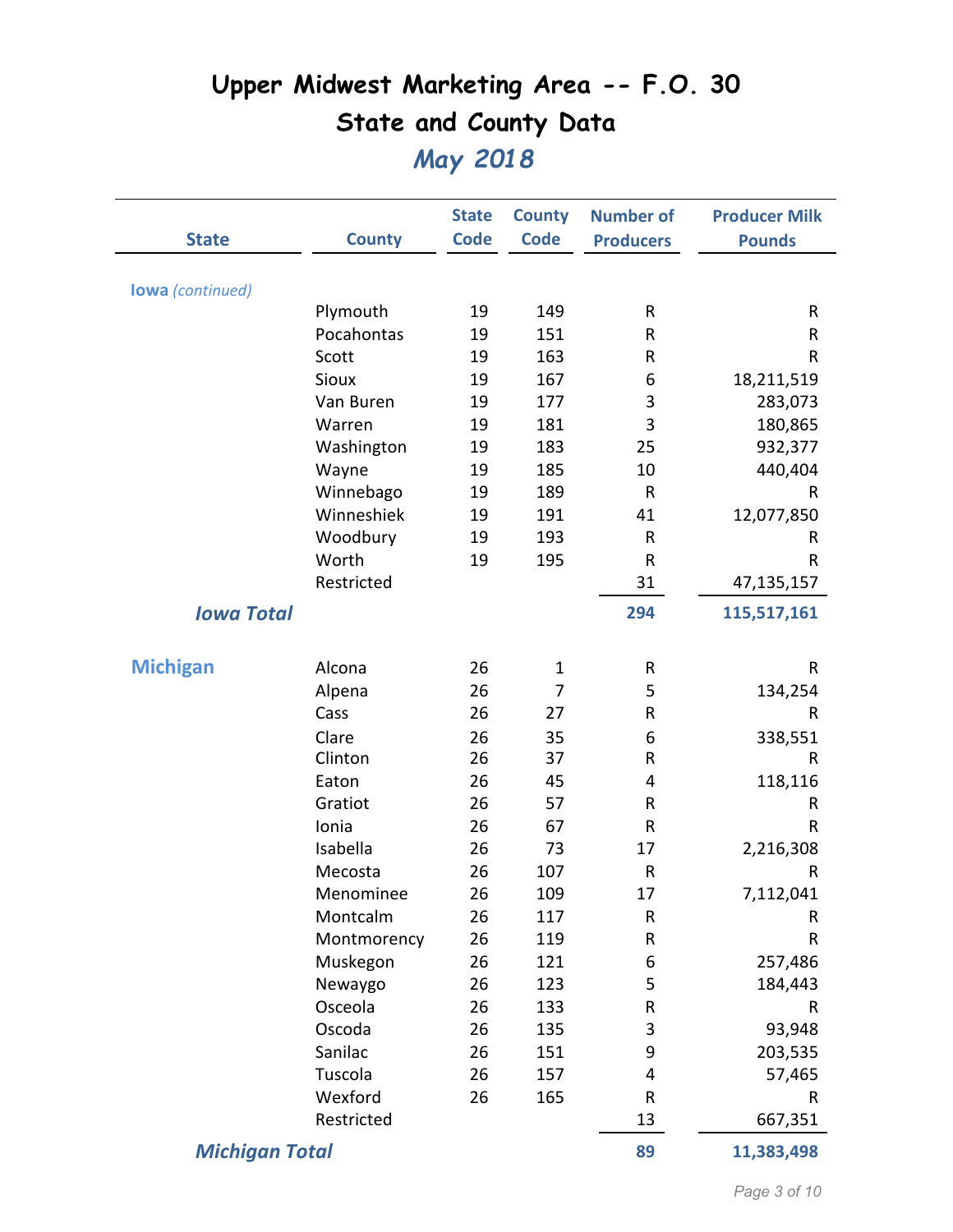|                  |                   | <b>State</b> | <b>County</b> | <b>Number of</b> | <b>Producer Milk</b> |
|------------------|-------------------|--------------|---------------|------------------|----------------------|
| <b>State</b>     | <b>County</b>     | <b>Code</b>  | <b>Code</b>   | <b>Producers</b> | <b>Pounds</b>        |
|                  |                   |              |               |                  |                      |
| <b>Minnesota</b> | Aitkin            | 27           | $\mathbf 1$   | 3                | 159,866              |
|                  | <b>Becker</b>     | 27           | 5             | 13               | 3,097,420            |
|                  | Beltrami          | 27           | 7             | 3                | 187,140              |
|                  | Benton            | 27           | 9             | 45               | 11,017,057           |
|                  | <b>Blue Earth</b> | 27           | 13            | ${\sf R}$        | R                    |
|                  | <b>Brown</b>      | 27           | 15            | 24               | 5,950,532            |
|                  | Carlton           | 27           | 17            | 4                | 369,826              |
|                  | Carver            | 27           | 19            | 47               | 8,731,461            |
|                  | Cass              | 27           | 21            | 4                | 54,226               |
|                  | Chippewa          | 27           | 23            | R                | R                    |
|                  | Chisago           | 27           | 25            | 10               | 967,829              |
|                  | Clay              | 27           | 27            | $\mathbf{3}$     | 1,544,737            |
|                  | Clearwater        | 27           | 29            | R                | R                    |
|                  | Cottonwood        | 27           | 33            | R                | $\mathsf R$          |
|                  | Crow Wing         | 27           | 35            | 5                | 299,845              |
|                  | Dakota            | 27           | 37            | 20               | 6,056,505            |
|                  | Dodge             | 27           | 39            | 13               | 2,654,802            |
|                  | Douglas           | 27           | 41            | 6                | 497,557              |
|                  | Faribault         | 27           | 43            | 3                | 1,032,848            |
|                  | Fillmore          | 27           | 45            | 46               | 13,897,448           |
|                  | Freeborn          | 27           | 47            | 5                | 25,051               |
|                  | Goodhue           | 27           | 49            | 87               | 24,125,955           |
|                  | Grant             | 27           | 51            | ${\sf R}$        | $\sf R$              |
|                  | Hennepin          | 27           | 53            | 3                | 512,717              |
|                  | Houston           | 27           | 55            | 43               | 13,108,685           |
|                  | Hubbard           | 27           | 57            | 4                | 340,559              |
|                  | Isanti            | 27           | 59            | 3                | 1,570,761            |
|                  | Jackson           | 27           | 63            | ${\sf R}$        | R                    |
|                  | Kanabec           | 27           | 65            | 8                | 803,973              |
|                  | Kandiyohi         | 27           | 67            | 8                | 4,885,390            |
|                  | Koochiching       | 27           | 71            | R                | R                    |
|                  | Le Sueur          | 27           | 79            | 10               | 4,725,611            |
|                  | Lincoln           | 27           | 81            | 3                | 664,195              |
|                  | Lyon              | 27           | 83            | 3                | 621,111              |
|                  | McLeod            | 27           | 85            | 26               | 5,930,711            |
|                  | Mahnomen          | 27           | 87            | 5                | 2,156,629            |
|                  | Marshall          | 27           | 89            | 3                | 204,469              |
|                  | Martin            | 27           | 91            | ${\sf R}$        | R                    |
|                  | Meeker            | 27           | 93            | 11               | 3,669,326            |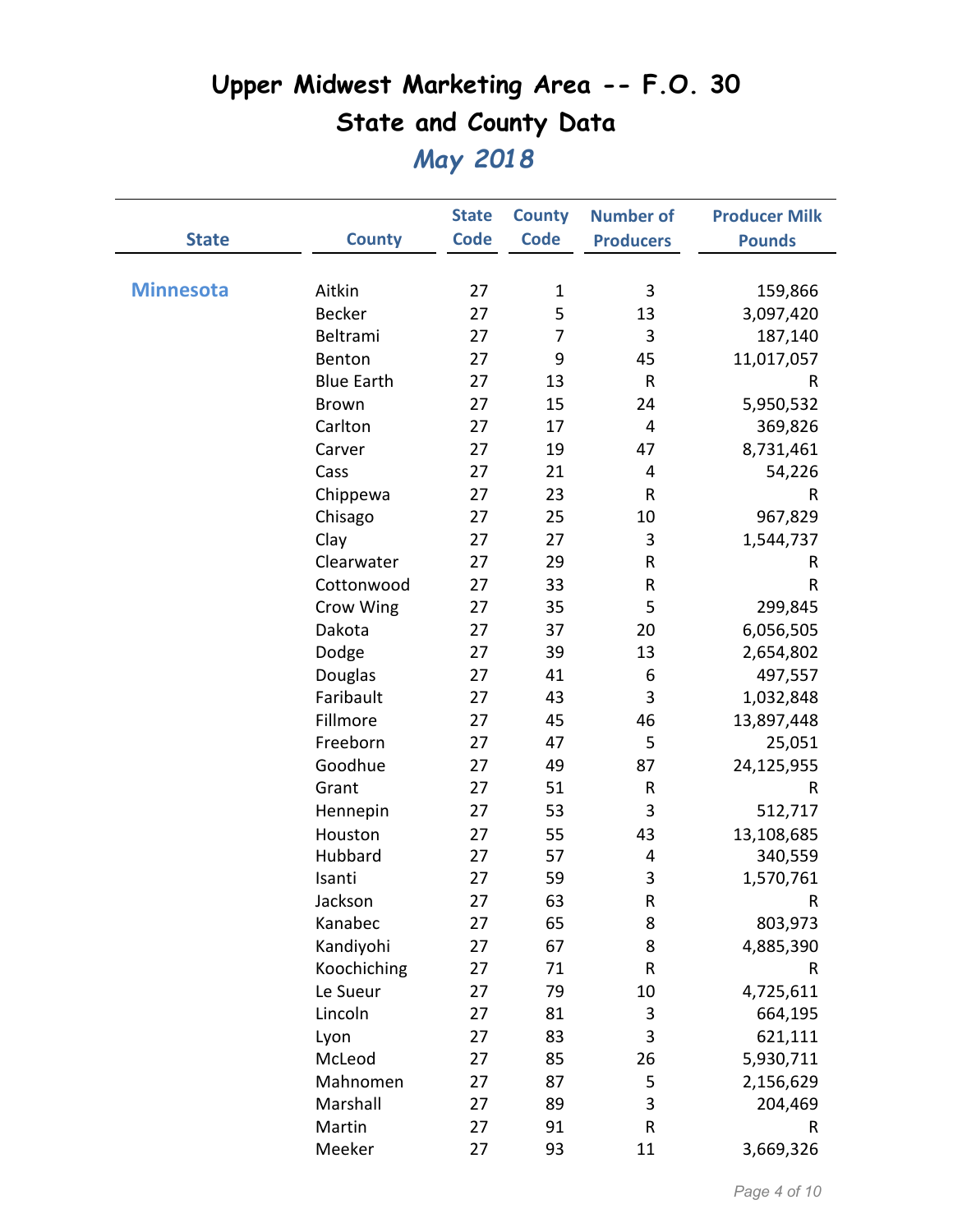|                              |                        | <b>State</b> | <b>County</b> | <b>Number of</b> | <b>Producer Milk</b> |
|------------------------------|------------------------|--------------|---------------|------------------|----------------------|
| <b>State</b>                 | <b>County</b>          | <b>Code</b>  | <b>Code</b>   | <b>Producers</b> | <b>Pounds</b>        |
|                              |                        |              |               |                  |                      |
| <b>Minnesota</b> (continued) | Mille Lacs             | 27           | 95            | 13               | 1,209,359            |
|                              | Morrison               | 27           | 97            | 112              | 15,285,471           |
|                              | Mower                  | 27           | 99            | 15               | 3,860,763            |
|                              | Murray                 | 27           | 101           | 3                | 877,059              |
|                              | Nicollet               | 27           | 103           | 15               | 4,977,621            |
|                              | Norman                 | 27           | 107           | $\mathsf{R}$     | R                    |
|                              | Olmsted                | 27           | 109           | 33               | 11,323,007           |
|                              | <b>Otter Tail</b>      | 27           | 111           | 41               | 2,892,241            |
|                              | Pennington             | 27           | 113           | $\sf R$          | R                    |
|                              | Pine                   | 27           | 115           | 28               | 4,211,868            |
|                              | Pipestone              | 27           | 117           | 4                | 7,864,067            |
|                              | Polk                   | 27           | 119           | 11               | 1,325,799            |
|                              | Pope                   | 27           | 121           | 7                | 622,011              |
|                              | Ramsey                 | 27           | 123           | R                | R                    |
|                              | <b>Red Lake</b>        | 27           | 125           | 3                | 1,898,926            |
|                              | Redwood                | 27           | 127           | 4                | 360,310              |
|                              | Renville               | 27           | 129           | 6                | 2,988,782            |
|                              | Rice                   | 27           | 131           | 43               | 10,329,125           |
|                              | Roseau                 | 27           | 135           | 6                | 479,136              |
|                              | St. Louis              | 27           | 137           | R                | R                    |
|                              | Scott                  | 27           | 139           | 30               | 5,757,219            |
|                              | Sherburne              | 27           | 141           | 3                | 334,816              |
|                              | Sibley                 | 27           | 143           | 23               | 7,096,115            |
|                              | <b>Stearns</b>         | 27           | 145           | 205              | 23,743,493           |
|                              | Steele                 | 27           | 147           | 19               | 1,692,620            |
|                              | Stevens                | 27           | 149           | 6                | 12,184,894           |
|                              | Swift                  | 27           | 151           | 3                | 15,137,687           |
|                              | Todd                   | 27           | 153           | 17               | 1,695,030            |
|                              | Wabasha                | 27           | 157           | 87               | 29,083,740           |
|                              | Wadena                 | 27           | 159           | 11               | 804,554              |
|                              | Waseca                 | 27           | 161           | 5                | 635,333              |
|                              | Washington             | 27           | 163           | 9                | 537,021              |
|                              | Watonwan               | 27           | 165           | $\mathsf R$      | R                    |
|                              | Winona                 | 27           | 169           | 92               | 32,989,709           |
|                              | Wright                 | 27           | 171           | 27               | 9,107,067            |
|                              | <b>Yellow Medicine</b> | 27           | 173           | 7                | 2,282,560            |
|                              | Restricted             |              |               | 20               | 6,736,139            |
| <b>Minnesota Total</b>       |                        |              |               | 1,379            | 340,187,784          |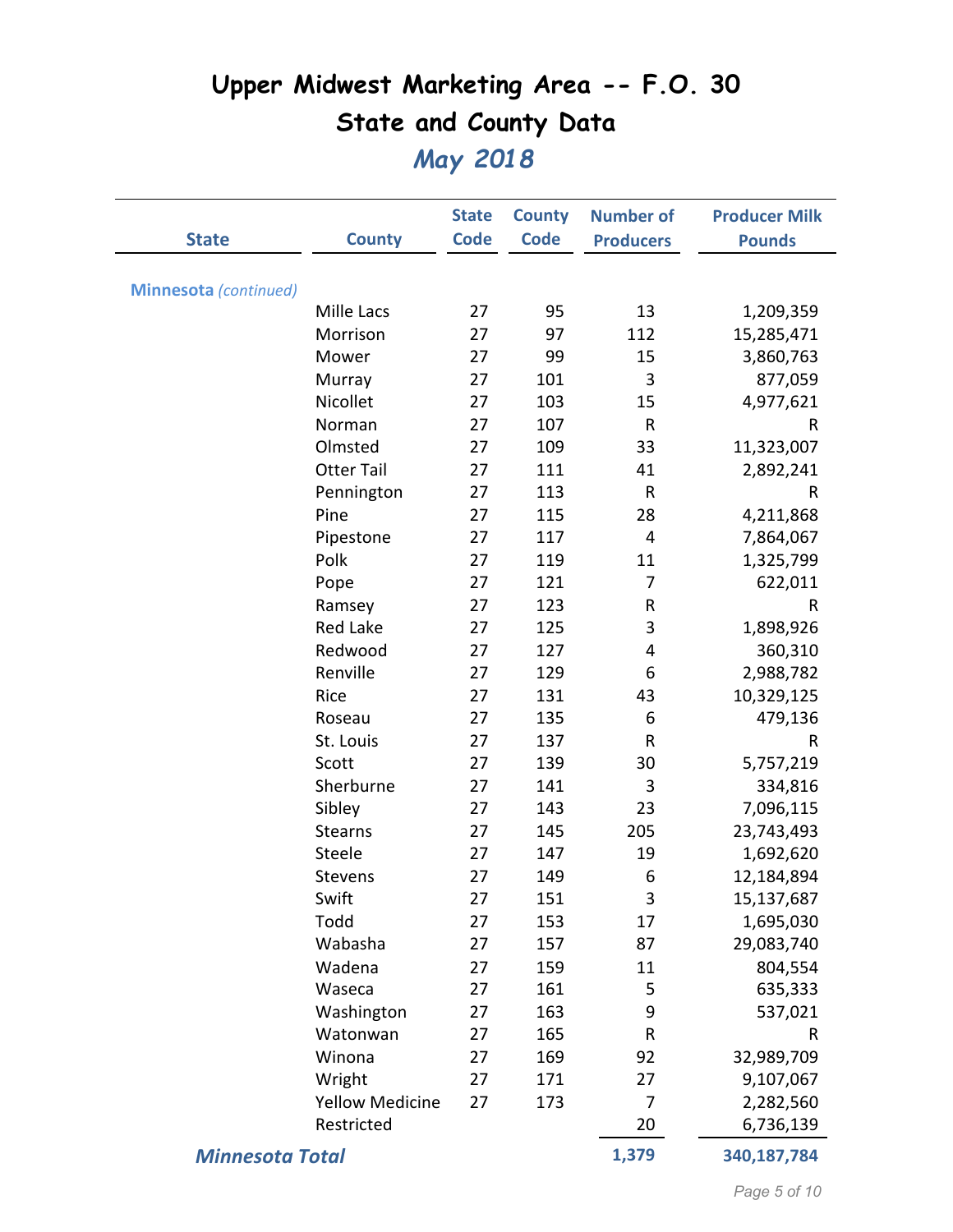|                              |                                | <b>State</b> | <b>County</b> | <b>Number of</b> | <b>Producer Milk</b> |
|------------------------------|--------------------------------|--------------|---------------|------------------|----------------------|
| <b>State</b>                 | <b>County</b>                  | <b>Code</b>  | <b>Code</b>   | <b>Producers</b> | <b>Pounds</b>        |
| <b>Missouri</b>              | Carroll                        | 29           | 33            | R                | R                    |
|                              | Dade                           | 29           | 57            | R                | R                    |
|                              | <b>Dallas</b>                  | 29           | 59            | R                | R                    |
|                              | <b>Daviess</b>                 | 29           | 61            | R                | R                    |
|                              | Grundy                         | 29           | 79            | R                | R                    |
|                              | Knox                           | 29           | 103           | R                | R                    |
|                              | Livingston                     | 29           | 117           | 3                | 165,088              |
|                              | McDonald                       | 29           | 119           | 3                | 75,981               |
|                              | Scotland                       | 29           | 199           | 7                | 558,999              |
|                              | Webster                        | 29           | 225           | R                | R                    |
|                              | Wright                         | 29           | 229           | 3                | 84,167               |
|                              | Restricted                     |              |               | 9                | 572,437              |
| <b>Missouri Total</b>        |                                |              |               | 25               | 1,456,672            |
| <b>Nebraska</b>              | Dixon                          | 31           | 51            | R                | R                    |
|                              | Wayne                          | 31           | 179           | R                | R                    |
| Nebraska Total <sup>2/</sup> |                                |              |               | $\mathbf R$      | $\mathbf R$          |
| <b>New Mexico</b>            | Roosevelt                      | 35           | 41            | R                | R                    |
|                              | New Mexico Total <sup>2/</sup> |              |               | $\mathbf R$      | $\mathbf R$          |
| <b>North Dakota</b>          | <b>Barnes</b>                  | 38           | 3             | R                | ${\sf R}$            |
|                              | Cass                           | 38           | 17            | R                | R                    |
|                              | Foster                         | 38           | 31            | ${\sf R}$        | ${\sf R}$            |
|                              | La Moure                       | 38           | 45            | R                | R                    |
|                              | Logan                          | 38           | 47            | ${\sf R}$        | R                    |
|                              | Nelson                         | 38           | 63            | ${\sf R}$        | R                    |
|                              | Ransom                         | 38           | 73            | R                | R                    |
|                              | Sargent                        | 38           | 81            | R                | R                    |
|                              | Stutsman                       | 38           | 93            | 3                | 2,231,079            |
|                              | Walsh                          | 38           | 99            | ${\sf R}$        | R                    |
|                              | Restricted                     |              |               | 9                | 12,322,585           |
|                              | <b>North Dakota Total</b>      |              |               | 12               | 14,553,664           |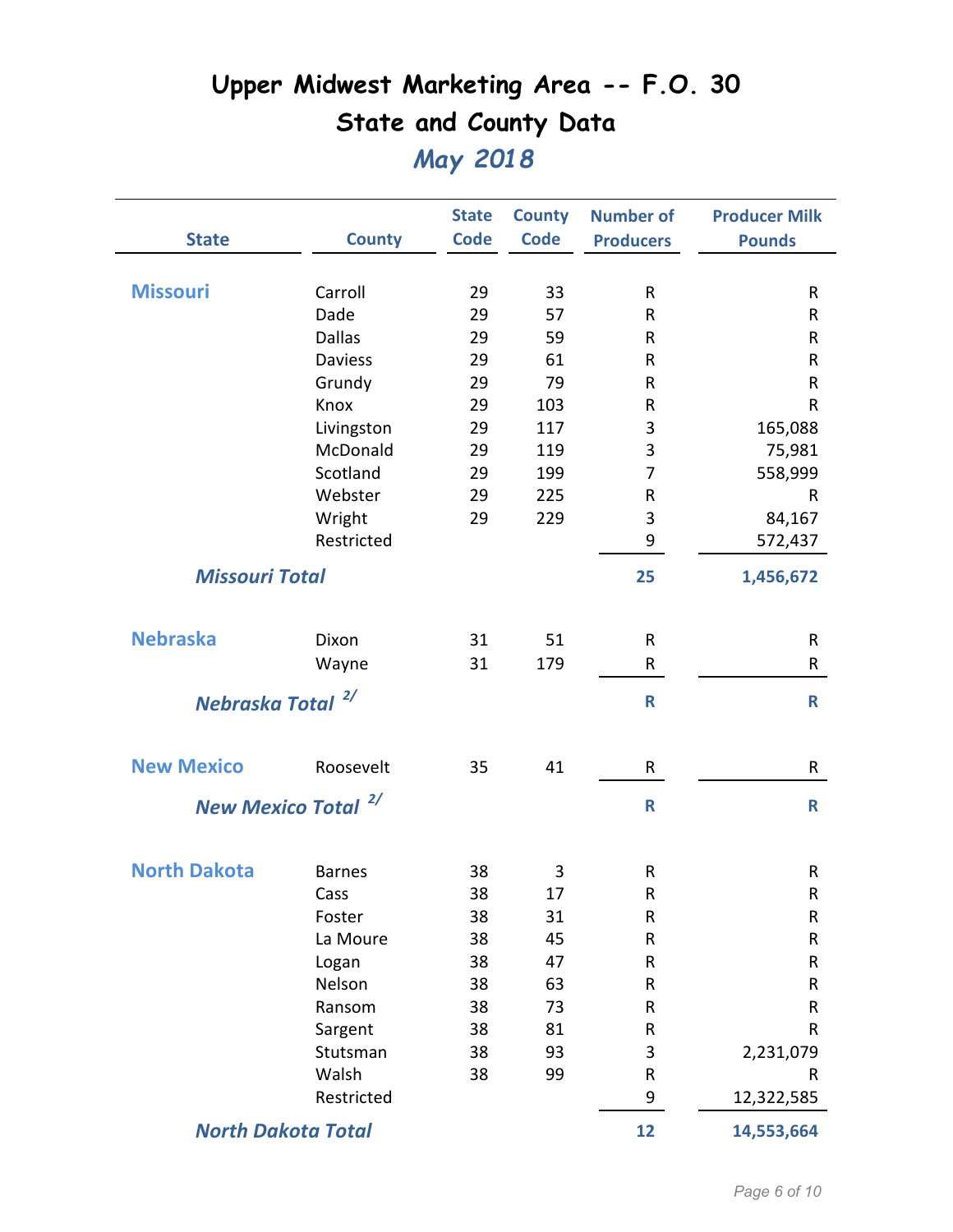|                           |                  | <b>State</b> | <b>County</b>  | <b>Number of</b> | <b>Producer Milk</b> |
|---------------------------|------------------|--------------|----------------|------------------|----------------------|
| <b>State</b>              | <b>County</b>    | <b>Code</b>  | <b>Code</b>    | <b>Producers</b> | <b>Pounds</b>        |
|                           |                  |              |                |                  |                      |
| <b>Ohio</b>               | Ashland          | 39           | 5              | $\mathsf{R}$     | R                    |
|                           | Ashtabula        | 39           | $\overline{7}$ | $\sf R$          | R                    |
|                           | Coshocton        | 39           | 31             | R                | R                    |
|                           | Gallia           | 39           | 53             | ${\sf R}$        | ${\sf R}$            |
|                           | Geauga           | 39           | 55             | 4                | 43,053               |
|                           | Holmes           | 39           | 75             | 12               | 126,150              |
|                           | Jackson          | 39           | 79             | R                | R                    |
|                           | Logan            | 39           | 91             | 6                | 67,441               |
|                           | Lucas            | 39           | 95             | ${\sf R}$        | R                    |
|                           | Mercer           | 39           | 107            | $\sf R$          | R                    |
|                           | Pike             | 39           | 131            | $\sf R$          | R                    |
|                           | Portage          | 39           | 133            | ${\sf R}$        | R                    |
|                           | Trumbull         | 39           | 155            | R                | $\mathsf R$          |
|                           | Tuscarawas       | 39           | 157            | 3                | 68,160               |
|                           | Wayne            | 39           | 169            | R                | R                    |
|                           | Restricted       |              |                | 13               | 168,061              |
| <b>Ohio Total</b>         |                  |              |                | 38               | 472,865              |
| <b>Oklahoma</b>           | Mayes            | 40           | 97             | $\mathsf{R}$     | R                    |
| <b>Oklahoma Total</b>     | 2/               |              |                | $\mathsf{R}$     | $\mathsf{R}$         |
| <b>South Dakota</b>       | Beadle           | 46           | 5              | $\mathsf R$      | ${\sf R}$            |
|                           | <b>Brookings</b> | 46           | 11             | R                | ${\sf R}$            |
|                           | <b>Brown</b>     | 46           | 13             | 3                | 401,205              |
|                           | Day              | 46           | 37             | 5                | 280,114              |
|                           | Edmunds          | 46           | 45             | ${\sf R}$        | R                    |
|                           | Faulk            | 46           | 49             | $\mathsf R$      | R                    |
|                           | Grant            | 46           | 51             | 4                | 392,497              |
|                           | Kingsbury        | 46           | 77             | ${\sf R}$        | R                    |
|                           | McCook           | 46           | 87             | ${\sf R}$        | R                    |
|                           | McPherson        | 46           | 89             | ${\sf R}$        | R                    |
|                           | Marshall         | 46           | 91             | ${\sf R}$        | R                    |
|                           | Minnehaha        | 46           | 99             | 3                | 10,469,904           |
|                           | Roberts          | 46           | 109            | ${\sf R}$        | R                    |
|                           | Spink            | 46           | 115            | ${\sf R}$        | R                    |
|                           | Turner           | 46           | 125            | R                | R                    |
|                           | Restricted       |              |                | 14               | 29,429,628           |
| <b>South Dakota Total</b> |                  |              |                | 29               | 40,973,348           |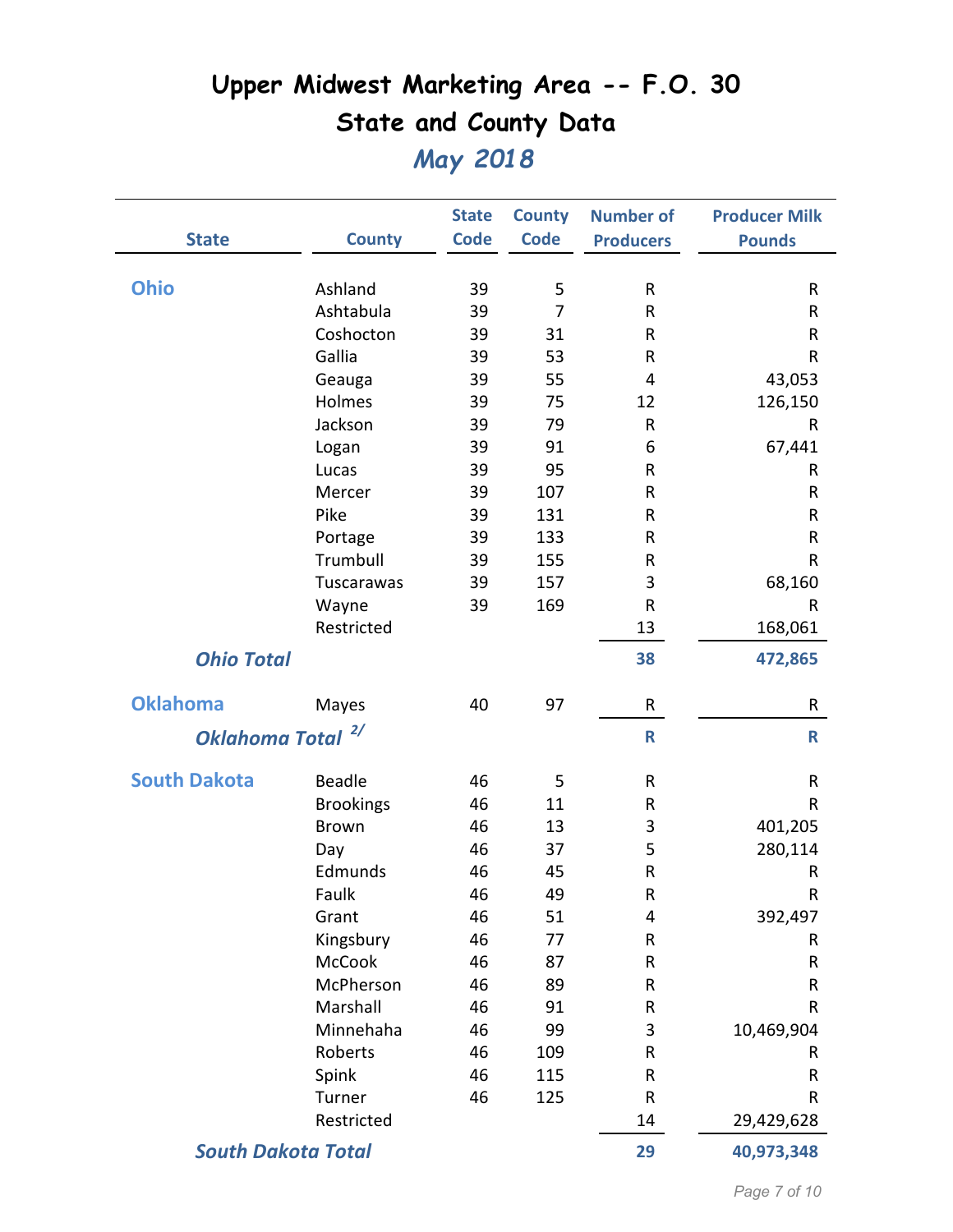| <b>State</b>       | <b>County</b>  | <b>State</b><br><b>Code</b> | <b>County</b><br><b>Code</b> | <b>Number of</b><br><b>Producers</b> | <b>Producer Milk</b><br><b>Pounds</b> |
|--------------------|----------------|-----------------------------|------------------------------|--------------------------------------|---------------------------------------|
|                    |                |                             |                              |                                      |                                       |
| <b>Texas</b>       | Erath          | 48                          | 143                          | ${\sf R}$                            | R                                     |
|                    | Rockwall       | 48                          | 397                          | ${\sf R}$                            | R                                     |
| <b>Texas Total</b> | 2/             |                             |                              | $\mathsf{R}$                         | R                                     |
|                    |                |                             |                              |                                      |                                       |
| <b>Wisconsin</b>   | Adams          | 55                          | 1                            | 13                                   | 23,616,973                            |
|                    | Ashland        | 55                          | 3                            | 8                                    | 3,821,354                             |
|                    | Barron         | 55                          | 5                            | 90                                   | 10,439,915                            |
|                    | Bayfield       | 55                          | $\overline{7}$               | 13                                   | 1,396,590                             |
|                    | <b>Brown</b>   | 55                          | 9                            | 133                                  | 83,606,938                            |
|                    | <b>Buffalo</b> | 55                          | 11                           | 83                                   | 28,046,465                            |
|                    | <b>Burnett</b> | 55                          | 13                           | 16                                   | 3,782,674                             |
|                    | Calumet        | 55                          | 15                           | 91                                   | 57,866,307                            |
|                    | Chippewa       | 55                          | 17                           | 178                                  | 29,973,224                            |
|                    | Clark          | 55                          | 19                           | 550                                  | 111,171,419                           |
|                    | Columbia       | 55                          | 21                           | 79                                   | 29,614,554                            |
|                    | Crawford       | 55                          | 23                           | 49                                   | 7,346,188                             |
|                    | Dane           | 55                          | 25                           | 221                                  | 113,805,525                           |
|                    | Dodge          | 55                          | 27                           | 213                                  | 62,553,176                            |
|                    | Door           | 55                          | 29                           | 54                                   | 11,460,642                            |
|                    | Douglas        | 55                          | 31                           | 5                                    | 282,138                               |
|                    | Dunn           | 55                          | 33                           | 80                                   | 17,687,302                            |
|                    | Eau Claire     | 55                          | 35                           | 27                                   | 4,538,418                             |
|                    | Florence       | 55                          | 37                           | 3                                    | 338,129                               |
|                    | Fond du Lac    | 55                          | 39                           | 211                                  | 111,544,154                           |
|                    | Forest         | 55                          | 41                           | $\mathsf{R}$                         | R                                     |
|                    | Grant          | 55                          | 43                           | 224                                  | 50,813,790                            |
|                    | Green          | 55                          | 45                           | 139                                  | 35,899,071                            |
|                    | Green Lake     | 55                          | 47                           | 36                                   | 9,779,840                             |
|                    | lowa           | 55                          | 49                           | 115                                  | 25,076,467                            |
|                    | Iron           | 55                          | 51                           | 3                                    | 108,488                               |
|                    | Jackson        | 55                          | 53                           | 69                                   | 16,311,440                            |
|                    | Jefferson      | 55                          | 55                           | 78                                   | 26,421,942                            |
|                    | Juneau         | 55                          | 57                           | 52                                   | 10,617,257                            |
|                    | Kenosha        | 55                          | 59                           | 17                                   | 4,795,591                             |
|                    | Kewaunee       | 55                          | 61                           | 131                                  | 105,946,942                           |
|                    | La Crosse      | 55                          | 63                           | 52                                   | 9,704,359                             |
|                    | LaFayette      | 55                          | 65                           | 129                                  | 39,513,843                            |
|                    | Langlade       | 55                          | 67                           | 19                                   | 6,298,746                             |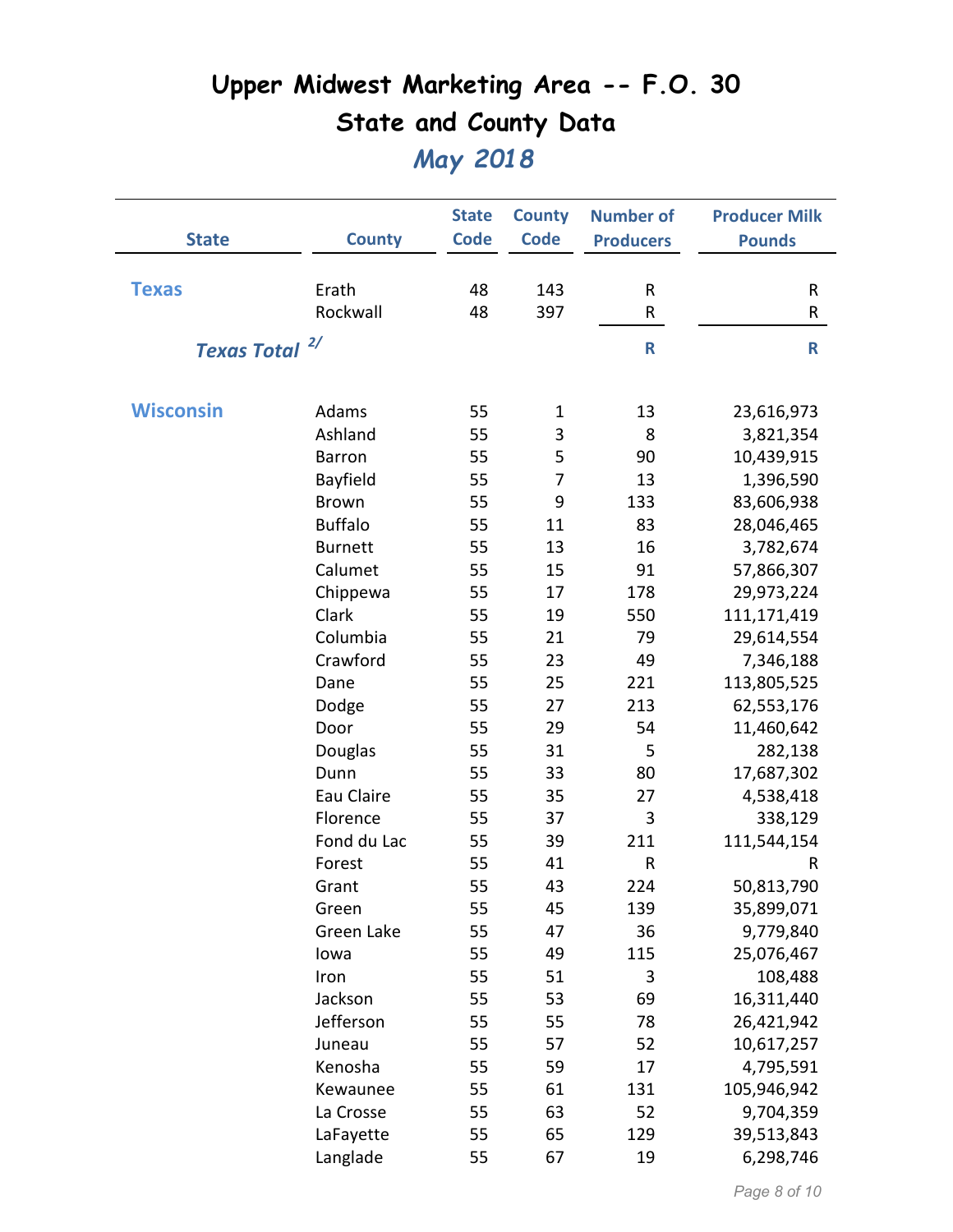|                              |                          | <b>State</b> | <b>County</b> | <b>Number of</b> | <b>Producer Milk</b> |
|------------------------------|--------------------------|--------------|---------------|------------------|----------------------|
| <b>State</b>                 | <b>County</b>            | <b>Code</b>  | <b>Code</b>   | <b>Producers</b> | <b>Pounds</b>        |
|                              |                          |              |               |                  |                      |
| <b>Wisconsin</b> (continued) |                          |              |               |                  |                      |
|                              | Lincoln                  | 55           | 69            | 27               | 5,500,999            |
|                              | Manitowoc                | 55           | 71            | 194              | 122,453,382          |
|                              | Marathon                 | 55           | 73            | 385              | 85,946,585           |
|                              | Marinette                | 55           | 75            | 38               | 19,007,629           |
|                              | Marquette                | 55           | 77            | 21               | 7,026,398            |
|                              | Monroe                   | 55           | 81            | 134              | 27,611,016           |
|                              | Oconto                   | 55           | 83            | 96               | 24,791,855           |
|                              | Outagamie                | 55           | 87            | 159              | 79,598,885           |
|                              | Ozaukee                  | 55           | 89            | 36               | 14,817,312           |
|                              | Pepin                    | 55           | 91            | 44               | 12,071,249           |
|                              | Pierce                   | 55           | 93            | 84               | 16,434,875           |
|                              | Polk                     | 55           | 95            | 71               | 14,579,627           |
|                              | Portage                  | 55           | 97            | 72               | 17,127,719           |
|                              | Price                    | 55           | 99            | 29               | 1,815,105            |
|                              | Racine                   | 55           | 101           | 23               | 7,222,370            |
|                              | Richland                 | 55           | 103           | 76               | 21,150,927           |
|                              | Rock                     | 55           | 105           | 76               | 35,640,276           |
|                              | Rusk                     | 55           | 107           | 58               | 8,965,628            |
|                              | St. Croix                | 55           | 109           | 83               | 21,109,665           |
|                              | Sauk                     | 55           | 111           | 152              | 34,237,997           |
|                              | Sawyer                   | 55           | 113           | 6                | 3,743,699            |
|                              | Shawano                  | 55           | 115           | 204              | 75,453,888           |
|                              | Sheboygan                | 55           | 117           | 122              | 51,945,152           |
|                              | Taylor                   | 55           | 119           | 121              | 22,720,010           |
|                              | Trempealeau              | 55           | 121           | 111              | 31,545,730           |
|                              | Vernon                   | 55           | 123           | 160              | 19,282,029           |
|                              | Walworth                 | 55           | 127           | 66               | 33, 377, 258         |
|                              | Washburn                 | 55           | 129           | 11               | 834,140              |
|                              | Washington               | 55           | 131           | 82               | 32,096,916           |
|                              | Waukesha                 | 55           | 133           | 23               | 3,293,385            |
|                              | Waupaca                  | 55           | 135           | 96               | 36,156,189           |
|                              | Waushara                 | 55           | 137           | 30               | 13,820,650           |
|                              | Winnebago                | 55           | 139           | 61               | 26,585,538           |
|                              | Wood                     | 55           | 141           | 110              | 15,429,546           |
|                              | Restricted <sup>3/</sup> |              |               | 9                | 10,863,493           |
| <b>Wisconsin Total</b>       |                          |              |               | 6,251            | 2,008,436,983        |